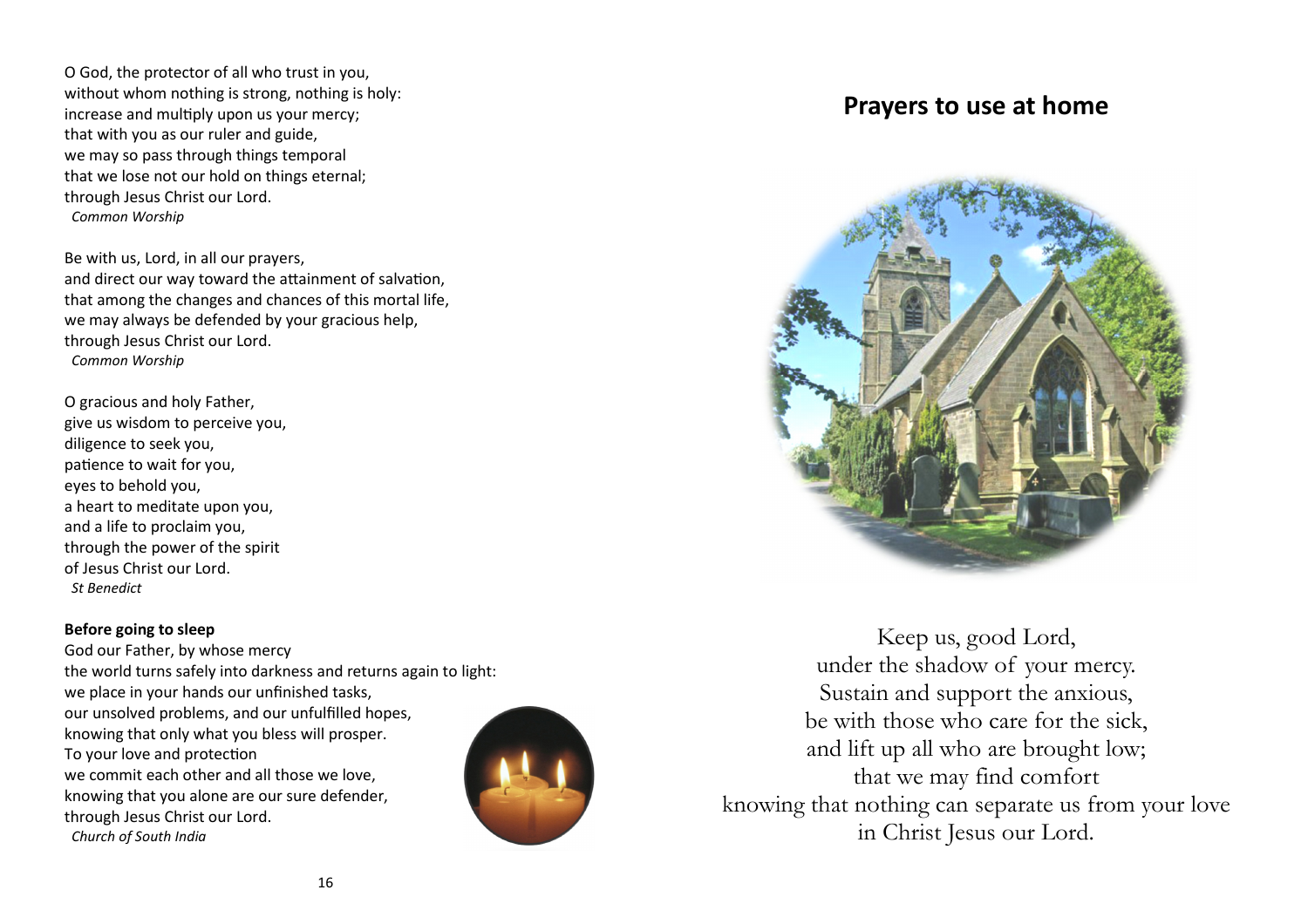# **Morning Prayer**

*You may wish to light a candle or have some reflective music playing.* 

The Lord is good, a strong refuge when trouble comes. God is close to those who trust in him.

*Nahum 1.7* 

*Opening Sentences:* 

O Lord, open our lips

and our mouth shall proclaim your praise.

The night has passed, and the day lies open before us; let us pray with one heart and mind.

Pause for reflection as you offer the day to God.

As we rejoice in the gift of this new day, so may the light of your presence, O God, set our hearts on fire with love for you; now and for ever. Amen.

*Bible Reading (this or another psalm, eg ps.16 or ps.139)*

## **Psalm 23**

- 1 The Lord is my shepherd; therefore can I lack nothing.
- 2 He makes me lie down in green pastures and leads me beside still waters.
- 3 He shall refresh my soul and guide me in the paths of righteousness for his name's sake.
- 4 Though I walk through the valley of the shadow of death, I will fear no evil;

for you are with me; your rod and your staff, they comfort me.

- 5 You spread a table before me in the presence of those who trouble me; you have anointed my head with oil and my cup shall be full.
- 6 Surely goodness and loving mercy shall follow me all the days of my life, and I will dwell in the house of the Lord for ever.

 Glory to the Father and to the Son and to the Holy Spirit; as it was in the beginning is now and shall be for ever. Amen.

#### **A prayer remembering God is with us**

Lord God, you are always with me. You are with me in the day and in the night. You are with me when I'm happy and when I'm sad. You are with me when I'm healthy and when I am ill.You are with me when I am peaceful and when I am worried. Today I am feeling *(name how you are feeling)* because *(reasons you are feeling this way).*Help me to remember that you love me and are with me in everything today. **Amen.**

# **Personal prayers**

Lord Jesus Christ, you said to your disciples, 'I am with you always'. Be with me today, as I offer myself to you. Hear my prayers for others and for myself, and keep me in your care.

Christ be with me, Christ within me, Christ behind me, Christ before me, Christ beside me, Christ to win me, Christ to comfort and restore me. Christ beneath me, Christ above me, Christ in quiet, Christ in danger, Christ in hearts of all that love me, Christ in mouth of friend and stranger. *from St Patrick's Breastplate*

Lord Jesus Christ, Son of the living God, have mercy on me, a sinner.  *The Jesus Prayer*

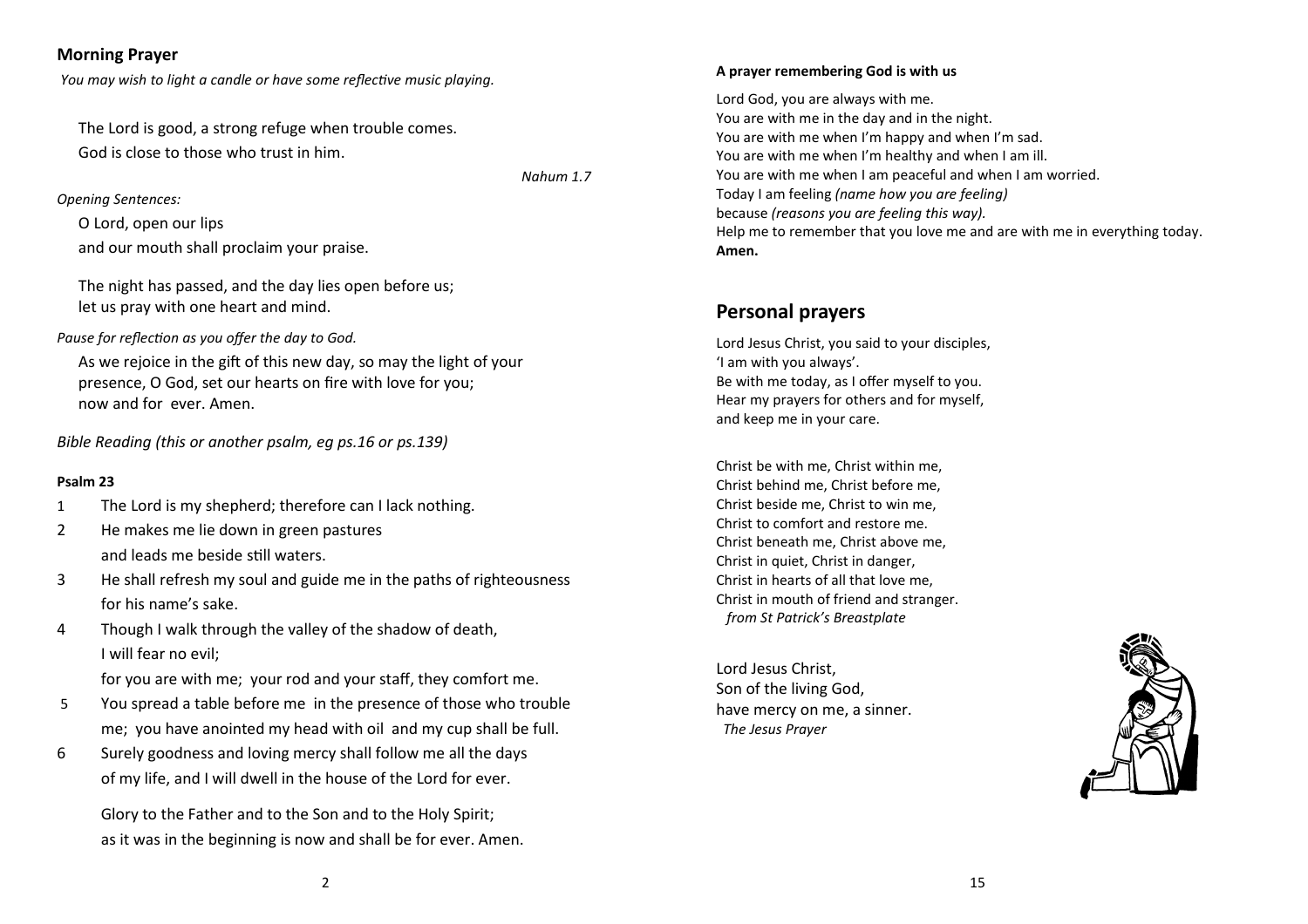# **Prayers with children**

#### **A prayer for when a friend is ill**

Dear God, (*name of friend*) is ill. They are not allowed to go to school or come over to play. I'm sad because I miss them. They must be feeling miserable and lonely as well. Please be close to them. Please be with the people who are looking after them. Please help them to get better and to know that you love them. **Amen**

#### **A prayer for the world**

God of love and hope, you made the world and care for all creation, but the world feels strange right now. The news is full of stories about Coronavirus. Some people are worried that they might get ill. Others are anxious for their family and friends. Be with them and help them to find peace. We pray for the doctors and nurses and scientists, and all who are working to discover the right medicines to help those who are ill. Thank you that even in these anxious times, you are with us. Help us to put our trust in you and keep us safe. **Amen.**

#### **A prayer at bedtime**

Before the ending of the day, Creator of the world, we pray That you, with steadfast love, would keep Your watch around us while we sleep.

Tonight we pray especially for *(names family or friends who are affected by Coronavirus)*

and the people of (*country or place which is affected by Coronavirus)*. Please give skill and wisdom to all who are caring for them. **Amen.**

*You may wish to use the weekly pattern of short readings given below, or choose a passage of your own.* 

#### **Sunday Morning** *Isaiah 43.1-3a*

But now thus says the Lord, he who created you, O Jacob, he who formed you, O Israel: Do not fear, for I have redeemed you; I have called you by name, you are mine. When you pass through the waters, I will be with you; and through the rivers, they shall not overwhelm you; when you walk through fire you shall not be burned, and the flame shall not consume you. For I am the Lord your God, the Holy One of Israel, your Saviour.

#### **Monday Morning** *John 14.1-6*

'Do not let your hearts be troubled. Believe in God, believe also in me. In my Father's house there are many dwelling-places. If it were not so, would I have told you that I go to prepare a place for you? And if I go and prepare a place for you, I will come again and will take you to myself, so that where I am, there you may be also. And you know the way to the place where I am going.' Thomas said to him, 'Lord, we do not know where you are going. How can we know the way?' Jesus said to him, 'I am the way, and the truth, and the life. No one comes to the Father except through me.

#### **Tuesday Morning** *Philippians 4.8-9*

Finally, beloved, whatever is true, whatever is honourable, whatever is just, whatever is pure, whatever is pleasing, whatever is commendable, if there is any excellence and if there is anything worthy of praise, think about these things. Keep on doing the things that you have learned and received and heard and seen in me, and the God of peace will be with you.

#### **Wednesday Morning** *Colossians 3.16,17*

Let the word of Christ dwell in you richly; teach and admonish one another in all wisdom; and with gratitude in your hearts sing psalms, hymns, and spiritual songs to God. And whatever you do, in word or deed, do everything in the name of the Lord Jesus, giving thanks to God the Father through him.

## **Thursday Morning** *Ephesians 2.19-22*

You are no longer strangers and aliens, but you are citizens with the saints and also members of the household of God, built upon the foundation of the apostles and prophets, with Christ Jesus himself as the cornerstone. In him the whole structure is joined together and grows into a holy temple in the Lord; in whom you also are built together spiritually into a dwelling-place for God.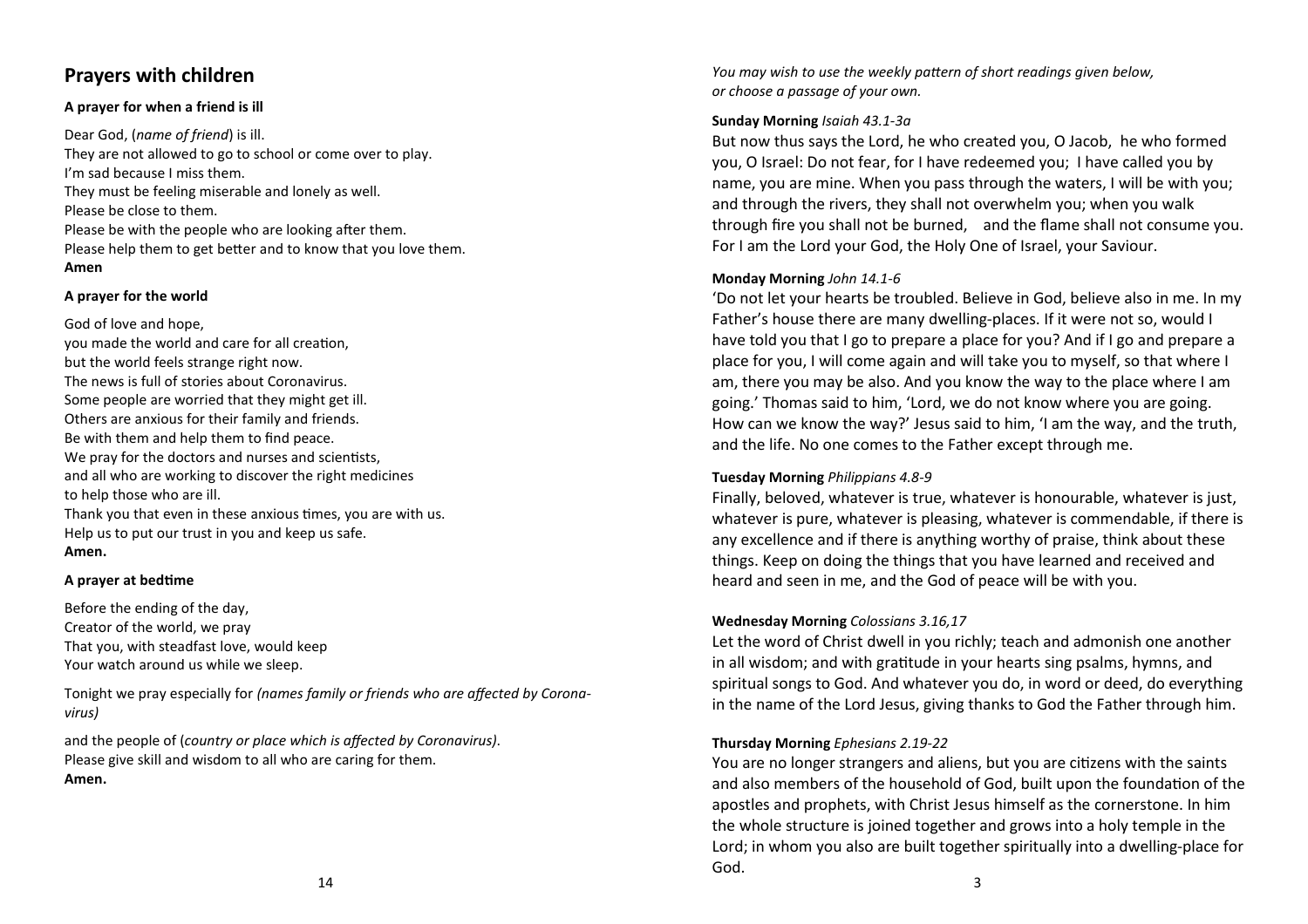#### **Friday Morning** *Romans 19.9-12*

Let love be genuine; hate what is evil, hold fast to what is good; love one another with mutual affection; outdo one another in showing honour. Do not lag in zeal, be ardent in spirit, serve the Lord. Rejoice in hope, be patient in suffering, persevere in prayer.

#### **Saturday Morning** *Luke 12.22-31*

Jesus said to his disciples, 'Therefore I tell you, do not worry about your life, what you will eat, or about your body, what you will wear. For life is more than food, and the body more than clothing. Consider the ravens: they neither sow nor reap, they have neither storehouse nor barn, and yet God feeds them. Of how much more value are you than the birds! And can any of you by worrying add a single hour to your span of life? If then you are not able to do so small a thing as that, why do you worry about the rest? Consider the lilies, how they grow: they neither toil nor spin; yet I tell you, even Solomon in all his glory was not clothed like one of these. But if God so clothes the grass of the field, which is alive today and tomorrow is thrown into the oven, how much more will he clothe you-you of little faith! And do not keep striving for what you are to eat and what you are to drink, and do not keep worrying. For it is the nations of the world that strive after all these things, and your Father knows that you need them. Instead, strive for his kingdom, and these things will be given to you as well.

#### *Prayers*

*A few moments of personal prayer, followed by the collects below* 

Almighty and everlasting God, we thank you that you have brought us safely to the beginning of this day. Keep us from falling into sin or running into danger; order us in all our doings and guide us to do always what is righteous in your sight; through Jesus Christ our Lord. Amen.

Keep us, good Lord, under the shadow of your mercy in this time of uncertainty and distress. Sustain and support the anxious and fearful, and lift up all who are brought low; that we may rejoice in your comfort knowing that nothing can separate us from your love in Christ Jesus our Lord. Amen.

# **For hospital staff and medical researchers**

#### Gracious God,

give skill, sympathy and resilience to all who are caring for the sick, and your wisdom to those searching for a cure. Strengthen them with your Spirit, that through their work many will be restored to health; through Jesus Christ our Lord. **Amen.**

# **From one who is ill or isolated**

#### O God,

help me to trust you, help me to know that you are with me, help me to believe that nothing can separate me from your love revealed in Jesus Christ our Lord. **Amen.**

# **For the Christian community**

We are not people of fear: we are people of courage. We are not people who protect our own safety: we are people who protect our neighbours' safety. We are not people of greed: we are people of generosity. We are your people God, giving and loving, wherever we are, whatever it costs For as long as it takes wherever you call us.

*Barbara Glasson, President of the Methodist Conference*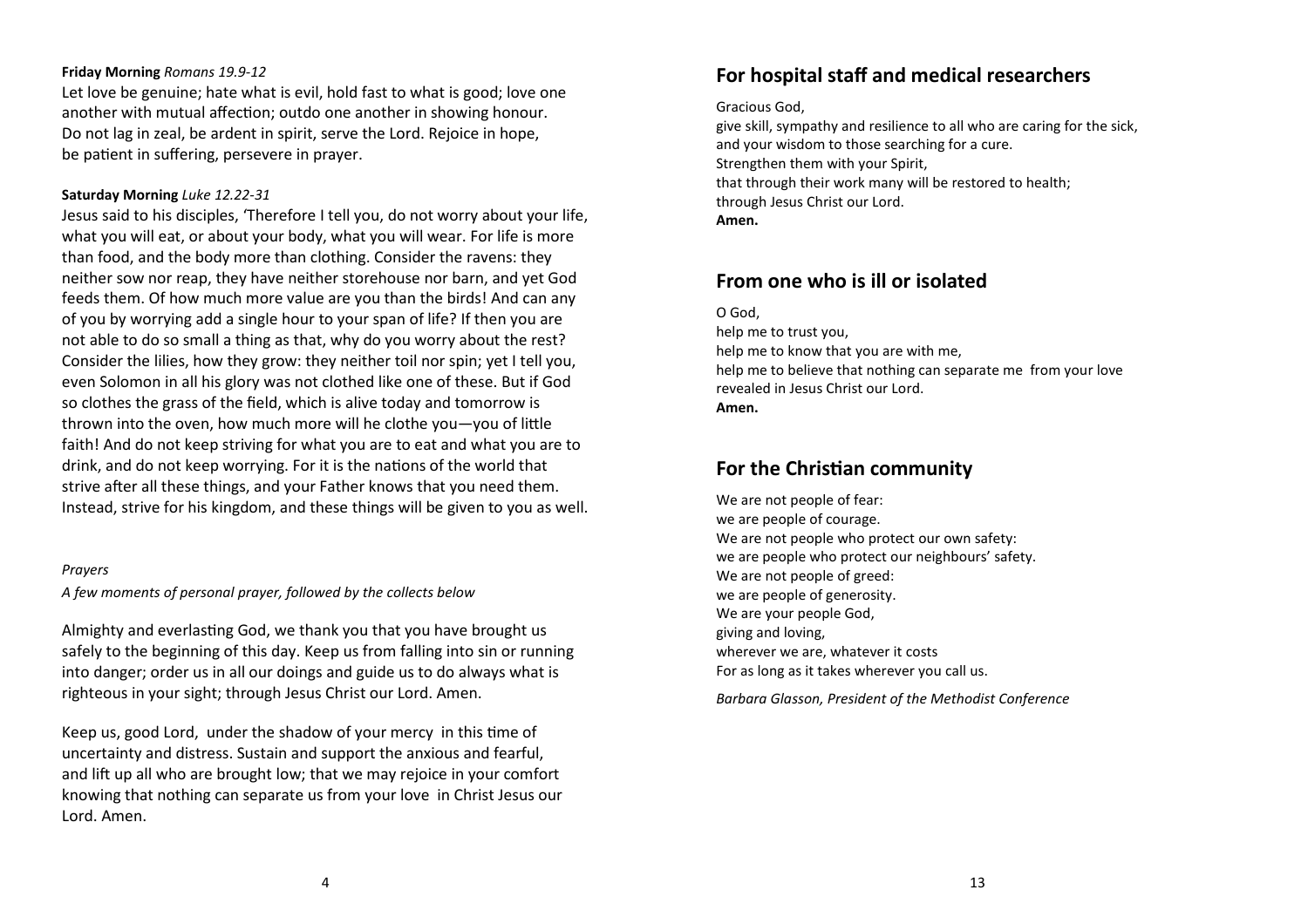# **Prayers in this time of anxiety**

Keep us, good Lord, under the shadow of your mercy in this time of uncertainty and distress. Sustain and support the anxious and fearful, and lift up all who are brought low; that we may rejoice in your comfort knowing that nothing can separate us from your lovein Christ Jesus our Lord. **Amen.**

#### Lord Jesus Christ,

you taught us to love our neighbour, and to care for those in need as if we were caring for you. In this time of anxiety, give us strength to comfort the fearful, to tend the sick, and to assure the isolated of our love, and your love, for your name's sake. **Amen.**

#### God of compassion,

be close to those who are ill, afraid or in isolation. In their loneliness, be their consolation; in their anxiety, be their hope; in their darkness, be their light; through him who suffered alone on the cross, but reigns with you in glory, Jesus Christ our Lord. **Amen.**

# **For those who are ill**

Merciful God, we entrust to your tender care those who are ill or in pain, knowing that whenever danger threatens your everlasting arms are there to hold them safe. Comfort and heal them, and restore them to health and strength; through Jesus Christ our Lord. **Amen**.



#### *The Lord's Prayer*

Our Father, who art in heaven, hallowed be thy name; thy kingdom come; thy will be done; on earth as it is in heaven. Give us this day our daily bread. And forgive us our trespasses, as we forgive those who trespass against us. And lead us not into temptation; but deliver us from evil. For thine is the kingdom, the power and the glory, for ever and ever. Amen.

## *The Conclusion* The Lord bless us, and preserve us from all evil, and keep us in eternal life. Amen.

Let us bless the Lord. Thanks be to God.

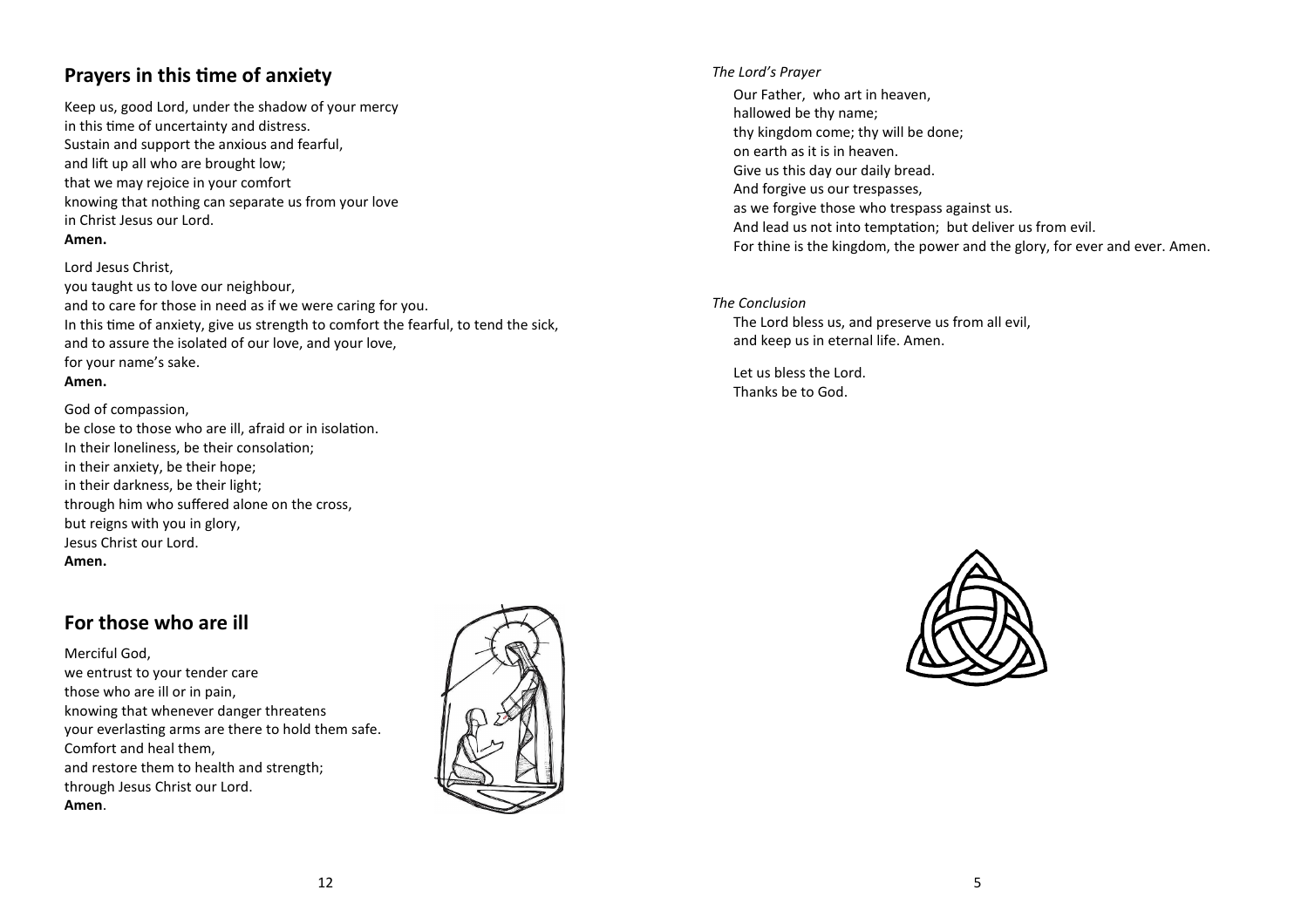# **Night Prayer**

*You may wish to light a candle and have some reflective music playing .* 

The eternal God is your refuge, and underneath are the everlasting arms. *Deuteronomy 33.27* 

# *Opening Sentences:*

The Lord almighty grant us a quiet night and a perfect end. Amen.

Our help is in the name of the Lord who made heaven and earth.

# *Pause and reflect on the day that is past.*

Save us, O Lord, while waking, and guard us while sleeping, that awake we may watch with Christ and asleep may rest in peace.

# *Bible Reading*

*The psalm given below (Ps 27), or another chosen psalm such as Ps 91* 

<sup>1</sup>The LORD is my light and my salvation; whom shall I fear? The LORD is the stronghold of my life; of whom shall I be afraid?

<sup>2</sup> When evildoers assail me to devour my fleshmy adversaries and foes— they shall stumble and fall.

 $3$ Though an army encamp against me, my heart shall not fear; though war rise up against me, yet I will be confident.

 $4$  One thing I asked of the LORD, that will I seek after: to live in the house of the LORD all the days of my life, to behold the beauty of the LORD, and to inquire in his temple.

 $5$  For he will hide me in his shelter in the day of trouble: he will conceal me under the cover of his tent; he will set me high on a rock.

 $6$  Now my head is lifted up above my enemies all around me, and I will offer in his tent sacrifices with shouts of joy; I will sing and make melody to the LORD.

 $<sup>7</sup>$  Hear, O LORD, when I cry aloud,</sup> be gracious to me and answer me!

### *SET B*

Let us pray to the Lord, who is our refuge and stronghold.

For the health and well-being of our nation, that all who are fearful and anxious may be at peace and free from worry: Lord, hear us, **Lord, graciously hear us.**

For the isolated and housebound, that we may be alert to their needs, and care for them in their vulnerability: Lord, hear us, **Lord, graciously hear us.**

For our homes and families, our schools and young people, and all in any kind of need or distress: Lord, hear us, **Lord, graciously hear us.**

For a blessing on our local community, that our neighbourhoods may be places of trust and friendship, where all are known and cared for: Lord, hear us, **Lord, graciously hear us.**

We commend ourselves, and all for whom we pray. to the mercy and protection of God.

Merciful Father, **accept these prayers for the sake of your Son, our Saviour Jesus Christ. Amen.**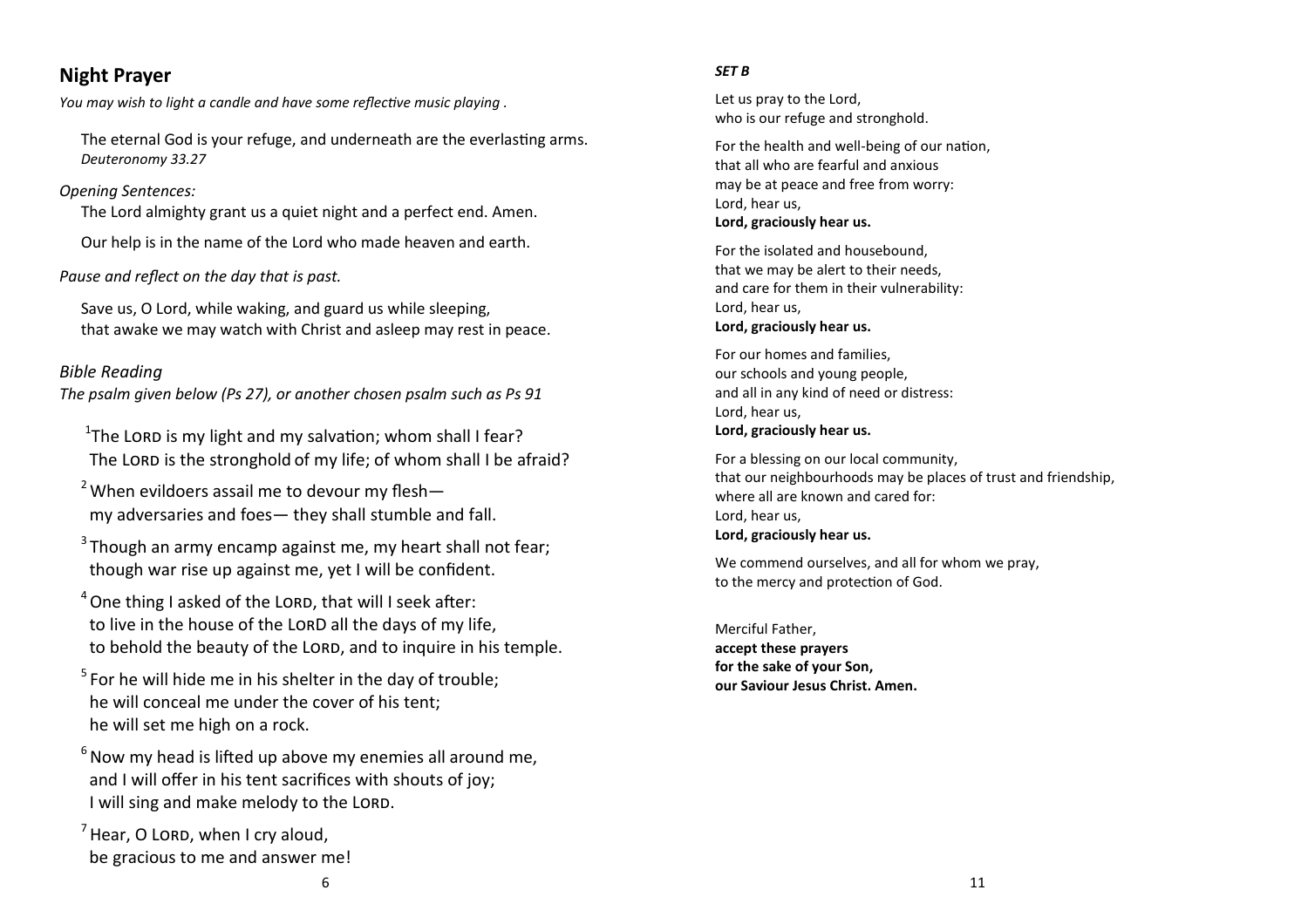# **Intercessions**

# *SET A*

Let us pray to God, who alone makes us dwell in safety:

For all who are affected by coronavirus, through illness or isolation or anxiety. that they may find relief and recovery: Lord, hear us, **Lord, graciously hear us.**

For those who are guiding our nation at this time, and shaping national policies. that they may make wise decisions: Lord, hear us… **Lord, graciously hear us.**

For doctors, nurses and medical researchers, that through their skill and insights many will be restored to health: Lord, hear us, **Lord, graciously hear us.**

For the vulnerable and the fearful, for the gravely ill and the dying, that they may know your comfort and peace: Lord, hear us, **Lord, graciously hear us.**

We commend ourselves, and all for whom we pray, to the mercy and protection of God. Merciful Father,

**accept these prayers for the sake of your Son,** 

**our Saviour Jesus Christ. Amen.**

- <sup>8</sup>'Come,' my heart says, 'seek his face!' Your face, LORD, do I seek.
- $9^9$  Do not hide your face from me. Do not turn your servant away in anger, you who have been my help. Do not cast me off, do not forsake me, O God of my salvation!
- $10$  If my father and mother forsake me, the LORD will take me up.
- $11$  Teach me your way, O LORD, and lead me on a level path because of my enemies.
- $12$  Do not give me up to the will of my adversaries, for false witnesses have risen against me, and they are breathing out violence.
- $13$  I believe that I shall see the goodness of the LORD in the land of the living.
- $14$  Wait for the LORD; be strong, and let your heart take courage; wait for the LORD!

Glory to the Father and to the Son and to the Holy Spirit; as it was in the beginning is now and shall be for ever. Amen.

*One of the following short readings is used, or choose a passage of your own.* 

## **Sunday Evening**

You, O Lord, are in the midst of us, and we are called by your name; leave us not, O Lord our God. *Jeremiah 14.9* 

# **Monday Evening**

Thus said the Lord God, the Holy One of Israel: In returning and rest you shall be saved; in quietness and in trust shall be your strength. *Isaiah 30.15*